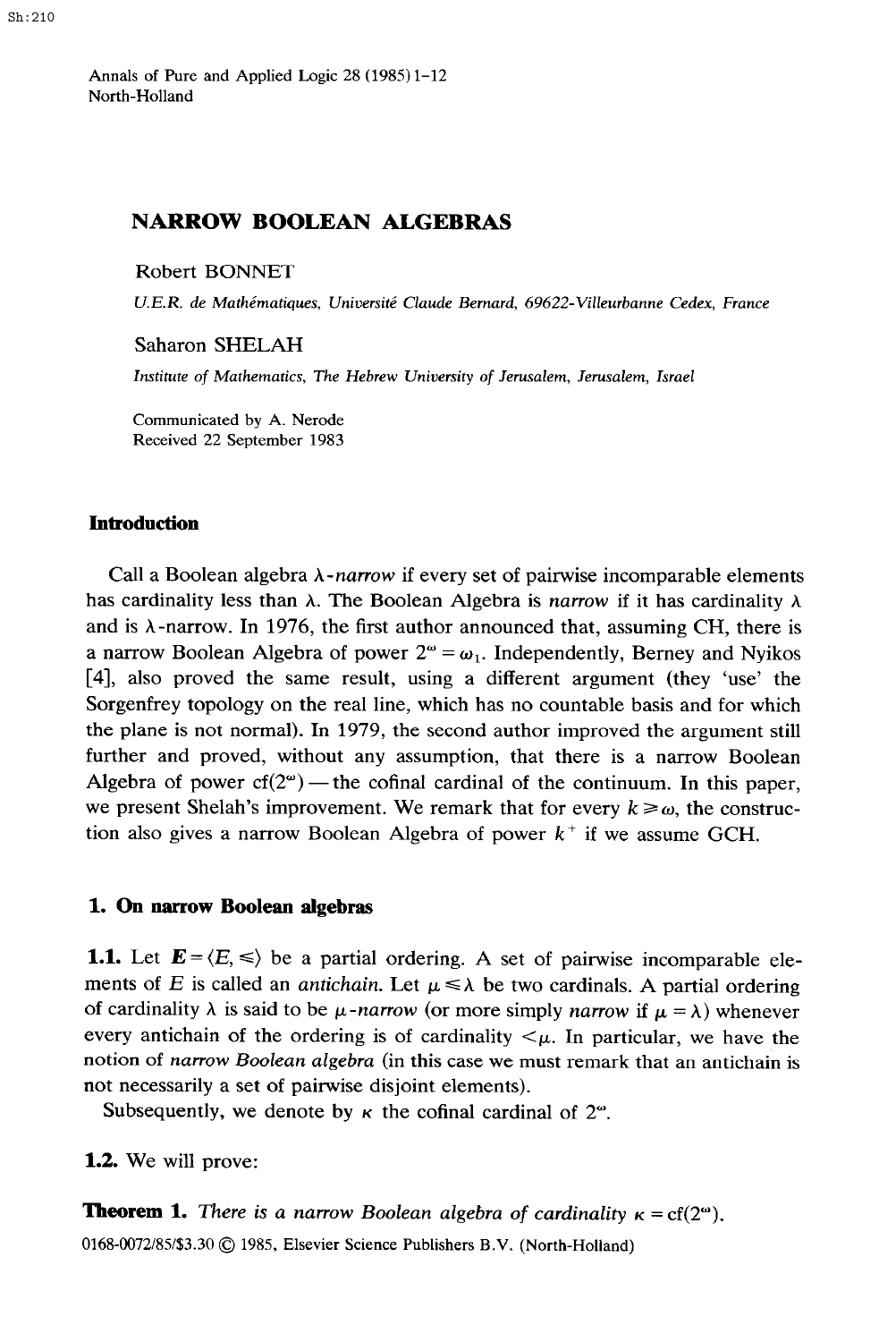In fact, we will prove that there is a subset P of the real line R, which is  $\kappa$ -dense (that means each non-empty open interval of  $\mathbb{R}$ , contains  $\kappa$  points of P) and such that the Boolean algebra  $B = B(P)$ , which is of cardinality  $\kappa$ , is narrow.

A Boolean algebra B of cardinality  $\lambda \geq \omega$ , is said to be homogeneous in cardinality whenever for every  $0 \neq a \in B$ , the Boolean algebra Ba (defined on the set of  $t \in B$  verifying  $t \subseteq a$ ) is of cardinality  $\lambda$  too. For instance, the above Boolean algebra  $B = B(P)$  is homogeneous in cardinality.

Now, we will recall a result of J. Baumgartner. Let *B* be a narrow and homogeneous in cardinality Boolean algebra of cardinality  $\lambda \geq \omega$ , then B has only one increasing one-to-one function f from *B* into itself, namely the identity. Otherwise let us suppose  $f(a) \neq a$  for some a.

*First case:*  $a \neq f(a)$ . Let  $c = a \cap (f(a))' = a - f(a)$  (here *d'* is the complement of *d* in B). We have  $c \neq 0$  and  $c \cap f(c) = 0$ . The set of  $x \cup (f(c)-f(x))$  for  $x \subseteq c$  is an antichain of cardinality  $\lambda$ : contradiction.

*Second case:*  $a \subseteq f(a)$  and  $a \neq f(a)$ . Let  $b = f(a)' = 1 - f(a)$ . We must have  $0 \neq b \neq f(b)$  and  $f(b) \neq b$ , and thus we conclude as in the first case. Otherwise, we can assume that *b* and  $f(b)$  are comparable and so  $b \subset f(b)$ . Let  $d = a \cup b$ . We have

$$
1 = (1-b) \cup f(b) = f(a) \cup f(b) \subset f(d)
$$

and thus  $f(1) = 1 = f(d)$ , since  $d \subset 1$ , and we obtain a contradiction (f is one-toone, and  $d \neq 1$ ).

**Remark.** From *B* is a narrow interval Boolean algebra of cardinality *K,*  and from Theorem 5.7 of Mati Rubin [7], it follows that every subalgebra of *B*, of cardinality  $\kappa$ , contains an interval subalgebra of cardinality  $\kappa$  too. So we obtain another proof of Theorem 5.3 of [3].

**1.3.** Let S be a set and  $n \ge 2$  be an integer. A subset A of S<sup>n</sup> is said to be *good* whenever every element  $\bar{a} = \langle a_k \rangle_{k \le n}$  of A verifies  $a_i \ne a_j$  for  $0 \le i \le j \le n$ .

Now, let  $C = \langle C, \le \rangle$  be a chain. For every  $n \ge 2$  and  $\varepsilon \in \{-1, +1\}^n$ , we denote by  $\leq_{\varepsilon}$  the order relation on C<sup>n</sup> defined by  $\bar{x} = \langle x_k \rangle_{k \leq n} \leq_{\varepsilon} \bar{y} = \langle y_k \rangle_{k \leq n}$  whenever:

either  $\varepsilon(k) = +1$  and then  $x_k \le y_k$ ,

or  $\varepsilon(k) = -1$  and then  $y_k \le x_k$ .

For instance, if  $\varepsilon(k) = +1$ , for every k, then  $\leq_{\varepsilon}$  is the usual product order.

**Definition.** A chain  $C = \langle C, \le \rangle$ , of cardinality  $\lambda \ge \omega_1$ , is said to be hyper-rigid whenever for every  $n \ge 2$  and every  $\varepsilon \in \{-1, +1\}^n$ , every good antichain of  $\langle C^n, \leq \rangle$  has cardinality  $\langle \lambda \rangle$ .

Let C be a  $\lambda$ -dense hyper-rigid chain of cardinality  $\lambda$ . Let C' be a subchain of

Sh:210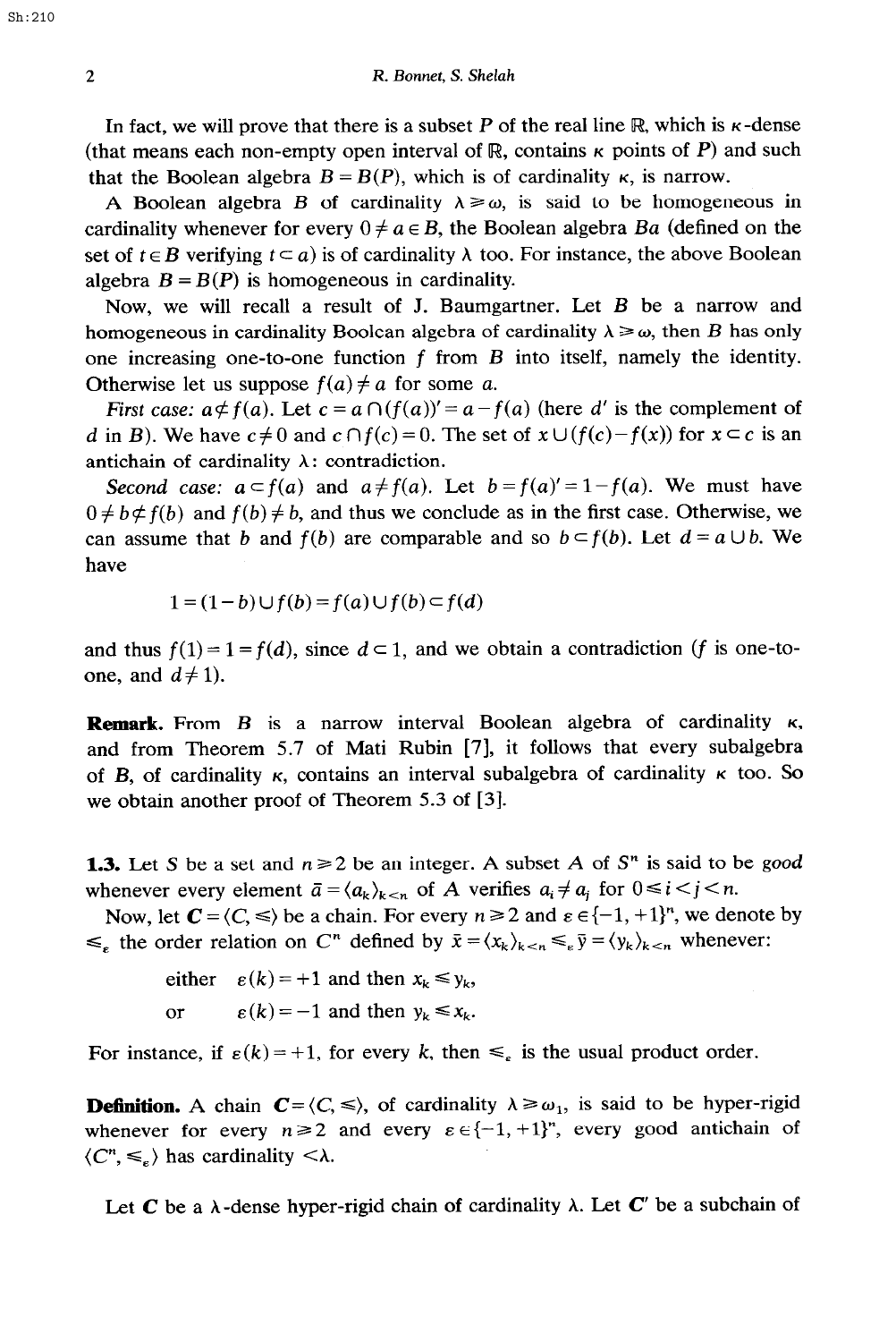$C$  and f be a one-to-one monotonic function from  $C'$  into  $C$ . Then the set  $N(f)$  of  $t \in C'$  verifying  $f(t) \neq t$  has cardinality  $\langle \lambda \rangle$  (and so C is rigid).

The main theorems are:

**Theorem 2.** There is a  $\kappa$ -dense hyper-rigid subchain of the real line R.

**Theorem 3.** If P is a  $\kappa$ -dense hyper-rigid subchain of  $\mathbb{R}$ , then the interval algebra  $B(P)$  is narrow and of cardinality  $\kappa$ . Moreover  $B(P)$  is homogeneous in cardinality.

#### 2. Proof of the Theorem 3

**2.1.** Let *P* be a  $\kappa$ -dense subchain of R Let us suppose there is an antichain A of  $B(P)$ , of cardinality  $\kappa$ .

We use the notations, and notions introduced in Section 1 of  $[3, p. 345]$ . For each  $U_i \in A$ , we have

$$
U_i = \bigcup_{0 \le k < l(i)} \big[ a_{2k}^i, a_{2k+1}^i \big[
$$

in which  $a_i^i \in \{-\infty\} \cup P \cup \{+\infty\}$  and *l(i)* is chosen as small as possible.

Now, there are a subset  $R(A)$  of A, of cardinality  $\kappa$  (called a *residual subset* of A), an integer  $m \ge 1$ , a finite strictly increasing sequence  $\langle r_1, r'_1, \ldots, r_{2m+1},$  $r'_{2m+1}$  of rational numbers (called the separative sequence of  $R(A)$ ), a noneempty subset  $\rho_R(A)$  of  $\{0, 1, \ldots, 2m+1\}$ , satisfying the following properties:

- (i)  $l(i) = m$  for every  $U_i \in R(A)$ .
- (ii) If  $U_i \in R(A)$ , then

$$
a_0^i < r_1 < r_1' < a_1^i < r_2 < \cdots < a_{2m}^i < r_{2m+1} < r_{2m+1}' < a_{2m+1}^i.
$$

(iii) For every  $k \le 2m + 1$  and  $k \notin \rho_R(A)$ , we have  $a_k^i = a_k^i$  for every  $U_i$  and  $U_i$ in *R(A).* 

(iv) For every  $k \in \rho_R(A)$ , we have  $a_k^i \neq a_k^j$  for distinct elements  $U_i$  and  $U_j$  in  $R(A)$ .

**2.2.** Now, let  $\rho_R(A) = \{k_0, k_1, \ldots, k_{p-1}\}\$ , with  $k_0 < k_1 < \cdots < k_{p-1}$ . Let us define  $\varepsilon \in \{-1,+1\}^p$  by  $\varepsilon(l) = +1$  iff  $k_1$  is odd and  $\varepsilon(l) = -1$  if not. For each  $U_i \in R(A)$ , let  $\bar{c}^i = \langle c_i^i \rangle_{l \le m}$  with  $c_i^i = a_{k_i}^i$  for  $l \le p$ . So  $U_i \subset U_j$  iff  $\bar{c}^i \le \epsilon \bar{c}^i$ . Consequently the set C of  $\bar{c}^i$  for  $U_i \in R(A)$  is an antichain of  $\langle P^p, \leq_{\varepsilon} \rangle$  of cardinality  $\kappa$ .

#### 3. **How** to begin the proof **of the Theorem** 2

**3.1.** In the following, we denote by *P* a subset of R, by  $n \ge 2$  an integer and by  $\varepsilon$ an element of  $\{-1, +1\}^n$ .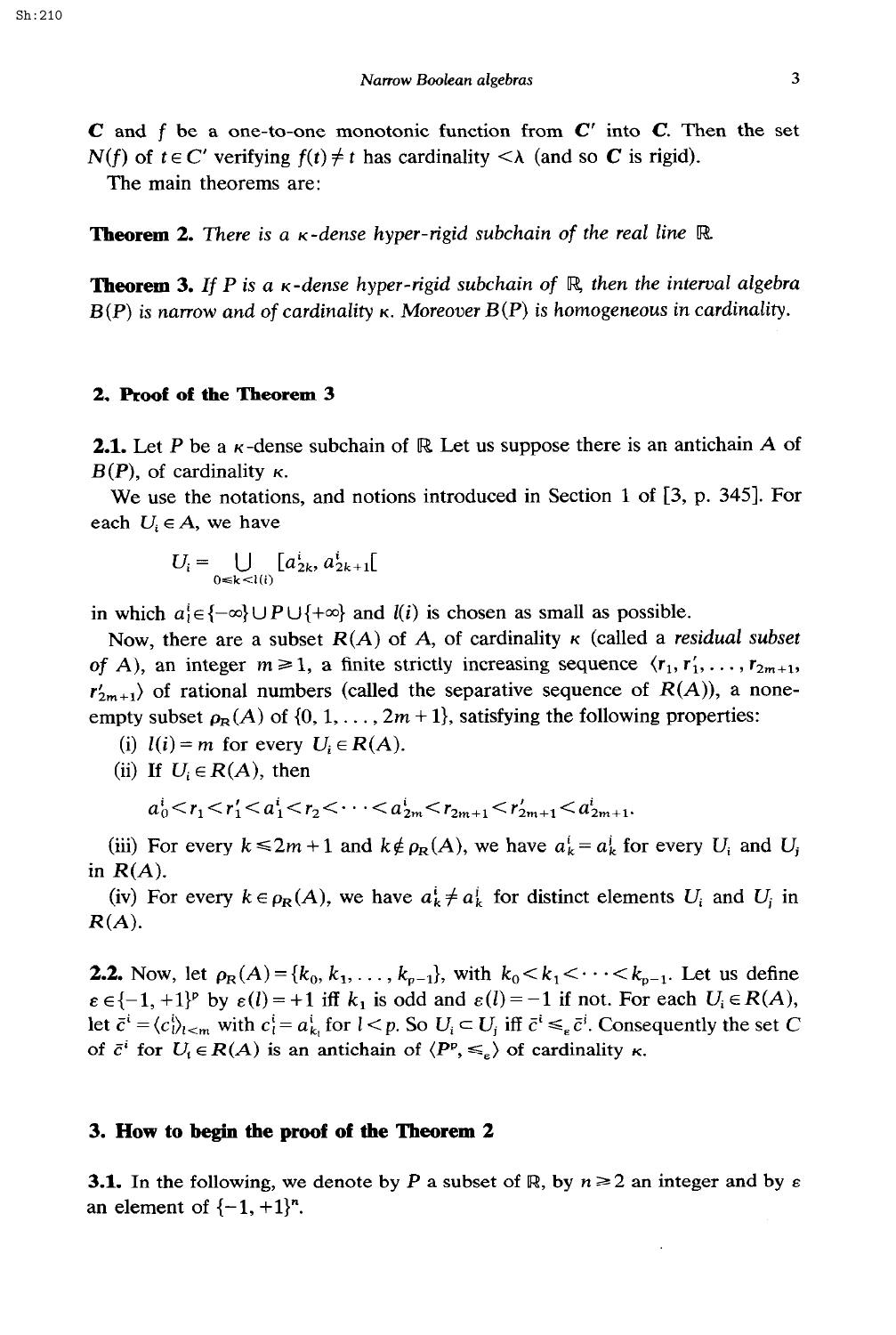**Definition.** A subset A of  $P<sup>n</sup>$  is said to be *separate*, whenever there is a sequence  $\langle r_0, r_1, \ldots, r_{2n-1} \rangle$  of rational numbers verifying

(1) If  $\bar{a} = \langle a_k \rangle_{k \le n} \in A$ , then

 $r_0 < a_0 < r_1 < r_2 < a_1 < r_3 < \cdots < a_{n-2} < r_{2n-3} < r_{2n-2} < a_{n-1} < r_{2n-1}$ .

(2) If  $\bar{a} = \langle a_k \rangle_{k \le n}$  and  $\bar{b} = \langle b_k \rangle_{k \le n}$  are distinct elements of A, then  $a_k \ne b_k$  for every  $k < n$ .

Let  $I_k = \vert r_{2k}, r_{2k+1} \vert \subset \mathbb{R}$  for  $k < n$ . Then the  $I_k$ 's are pairwise disjoint and  $a_k \in I_k$ for every  $\bar{a} = \langle a_k \rangle_{k \le n}$  in A.

**3.2.** Now, let  $n \ge 2$  and  $0 \le l \le n$  be given. Let A be a separate subset of  $\mathbb{R}^n$ . For each  $\bar{a} = \langle a_k \rangle_{k \leq n}$ , we put

$$
\bar{a}[l] = \langle a_0, a_1, \ldots, a_{l-1}, a_{l+1}, \ldots, a_{n-1} \rangle,
$$

i.e.  $\bar{a}[l] = \langle a_k[l] \rangle_{k \le n-1}$  where  $a_k[l] = a_k$  for  $k \le l-1$  and  $a_k[l] = a_{k+1}$  for  $l \le k \le l-1$  $n-1$ . We denote by  $A[l]$  the set of  $\bar{a}[l]$ , for  $a \in A$ . So  $A[l] \subset \mathbb{R}^{n-1}$ . Let  $A_l$  be the set of  $a_i$  for  $\bar{a} = \langle a_k \rangle_{k \leq n}$  in A.

The function  $\psi_1$  from A onto A[I], defined by  $\psi_1(\bar{a}) = \bar{a}[1]$ , is one-to-one (according A is separate) and thus we define a one-to-one function  $\pi_l$  from A[l] onto  $A_l$  by  $\pi_l(\bar{c}) = a_l$  iff  $\bar{c} = \bar{a}[l]$  and  $\bar{a} = \langle a_k \rangle_{k \leq n}$  (that is to say,  $p_l$  denoting the *l*th projection from  $\mathbb{R}^n$  onto  $\mathbb{R}$ , we have  $\pi_l = p_l \cdot \psi_l^{-1}$ . We must remark that we can interpret  $A \subset \mathbb{R}^n$  as the graph of the function  $\pi_1$  (up to an isomorphism of indexes  $0, 1, \ldots, n-1$ , which translates l at the last place).

**3.3.** Now, let  $\leq_k^l$  be the order relation on  $\mathbb{R}^{n-1}$ , defined by

$$
\bar{a}' = \langle a'_k \rangle_{k \leq n-1} \leq^l_{\epsilon} \bar{b}' = \langle b'_k \rangle_{k \leq n-1}
$$

whenever for every  $k < l$ , if  $\varepsilon(k) = +1$ , then  $a'_k \le b'_k$ , and if  $\varepsilon(k) = -1$ , then  $a'_k \ge b'_k$ ; and for every k verifying  $l \le k < n-1$ , if  $\varepsilon(k+1) = +1$  then  $a'_k \le b'_k$  and, if  $\varepsilon(k+1) = -1$  then  $a'_k \ge b'_k$ . Moreover, we define the order  $\leq_{\varepsilon(1)}$  on  $\mathbb R$  by  $u \leq_{\varepsilon(1)} v$ iff either  $\varepsilon(l) = +1$  and  $u \le v$ , or  $\varepsilon(l) = -1$  and  $u \ge v$ .

The interest of these orders are given by the following remark: Note. We have  $\bar{a}\leqslant_{\varepsilon}\bar{b}$  in A iff  $\psi_1(\bar{a})=\bar{a}[l]\leqslant_{\varepsilon}^l\bar{b}[l]=\psi_1(\bar{b})$  in A[l] and  $a_i\leqslant_{\varepsilon(1)} b_i$ .

*So, we* have:

Proposition. Let A *be a* separate subset of R". The following properties *are*  equivalent:

(i) A is an antichain of  $\langle \mathbb{R}^n, \leq_{\varepsilon} \rangle$ .

- (ii)  $\pi_l$  *is decreasing from*  $\langle A_l^{\dagger} \rangle \langle A_l, \leq \langle \rangle$  *onto*  $\langle A_l, \leq \langle \langle \rangle \rangle$  *for some*  $l < n$ *.*
- (iii)  $\pi_l$  is decreasing from  $\langle A[l], \leq \xi \rangle$  onto  $\langle A_l, \leq \xi(l) \rangle$  for every  $l < n$ .

**3.4. Definition.** A subset A of  $\mathbb{R}^n$  is said to be a *nice antichain* of  $\mathbb{R}^n$ , whenever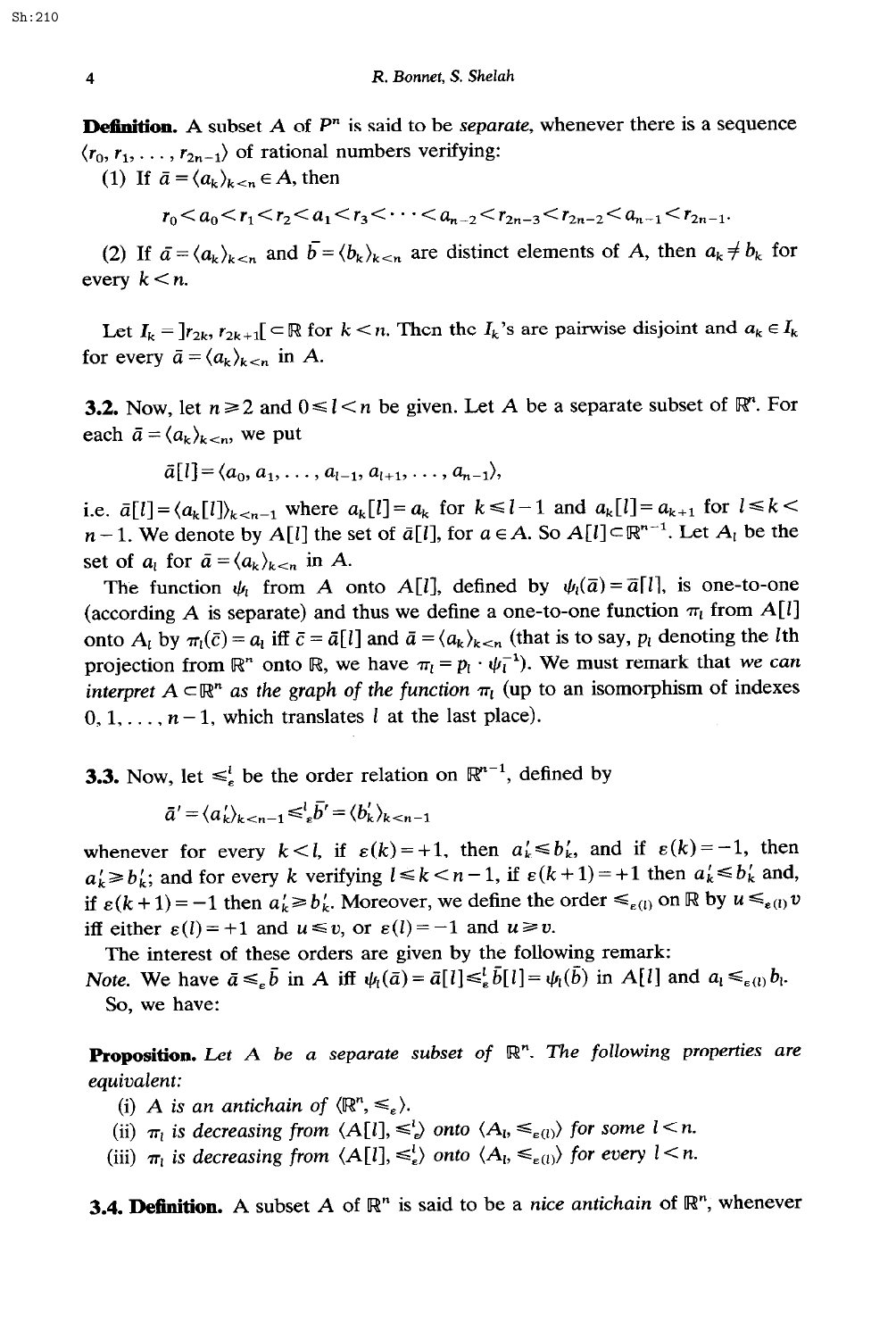A satisfies the following conditions:

(i) A is a good and separate set.

(ii) A is an antichain of cardinality  $\kappa$ .

(iii) For every  $l < n$ , the subset A[l] is  $\kappa$ -narrow in  $\mathbb{R}^{n-1}, \leq k$ , i.e. has no antichain of cardinality  $\kappa$ .

Now, we will prove the following:

**Proposition.** Let P be a  $\kappa$ -dense subchain of R. The following properties are *equivalent:* 

- (i) P *is hyper-rigid.*
- (ii) For  $n \geq 2$  and  $\varepsilon \in \{-1, +1\}^n$ , there is no nice antichain in  $\langle P^n, \leq_{\varepsilon} \rangle$ .

**Proof.** Trivially (i) implies (ii). Conversely, let us assume  $P$  is not hyper-rigid. So let  $n \ge 2$  be the smallest integer such that for some  $\varepsilon \in \{-1, +1\}^n$ , the ordered set  $\langle P^n, \leq_{\varepsilon} \rangle$  contains a good antichain *A* of cardinality *K*. We choose such  $\varepsilon$  and *A*. According to the choice of  $n, \varepsilon$  and A, we can construct a nice antichain A' of  $\langle P^n, \leq_{\varepsilon} \rangle$ , included in A, and of cardinality *K*.

*First Stage.* We can assume that  $a_0 < a_1 < \cdots < a_{n-1}$  in R for every  $\bar{a} = \langle a_k \rangle_{k \leq n}$ . Indeed, since A is a good set, for every  $\bar{a}$  in A, we have  $a_{\sigma(0)} < a_{\sigma(1)} < \cdots <$  $a_{\sigma(n-1)}$  for some unique permutation  $\sigma$  (which depends on  $\bar{a}$ ) of indexes. The set A having  $\kappa$  elements, then for some subset  $A''$  of A, of cardinality  $\kappa$ , we have the same permutation  $\sigma$  for all  $\bar{a} \in A$ . Without loss of generality, we assume  $A'' = A$ and  $\sigma$  is the identity.

*Second Stage.* We apply the method which appears in [3, §1.9, pp. 345–346] to construct  $A' = R(A)$ .

Step 2.1. For each  $\bar{a} = \langle a_k \rangle_{k \le n}$  in *A*, we choose a strictly increasing sequence  $\langle r_k\rangle_{k\leq 2n}$  (depending on  $\bar{a}$ ) of rational numbers such that  $r_{2k} < a_k < r_{2k+1}$  for every  $k < n$ . According A is of cardinality  $\kappa$  (which is a regular cardinal  $\geq \omega_1$ ) and the set of possible sequences  $\langle r_k \rangle_{k \leq 2n}$  is countable, for some subset  $A_0$  of  $A$ , of cardinality *k*, we have, for every  $\bar{a} \in A_0$ , the same choice of the sequence  $\langle r_k \rangle_{k \leq 2n}$ (so which does not depend of  $\bar{a} \in A_0$ ).

*Step 2.2.* I claim the set S<sub>0</sub> of  $a_0$  for  $\bar{a} = \langle a_k \rangle_{k \le n}$  in  $A_0$  is of cardinality  $\kappa$ . Otherwise  $S_0$  is of cardinality  $\lt k$ . According to  $\kappa$  is regular and  $A_0$  is of cardinality  $\kappa$ , there are  $t_0$  in  $S_0$  and a subset  $A''$  of  $A_0$ , of cardinality  $\kappa$  verifying  $a_0 = t_0$  for  $\bar{a} = \langle a_k \rangle_{k \le n}$  in *A"*. Obviously *A"*[0] in  $\langle \mathbb{R}^{n-1}, \leq \xi \rangle$ , which is isomorphic to  $A''$  in  $\langle \mathbb{R}^n, \leq_{\varepsilon} \rangle$ , is a good antichain of cardinality  $\kappa$ . We obtain a contradiction with the minimality of *n.* 

*Step 2.3.* For each  $t \in S_0$ , we choose only one  $\bar{a} = \langle a_k \rangle_{k \le n}$  in  $A_0$  verifying  $a_0 = t$ . So we define a subset  $A_1$  of  $A_0$ , of cardinality  $\kappa$ , and  $A_1$  verifies: if  $\bar{a} = \langle a_k \rangle \neq \bar{b} =$  $\langle b_k \rangle$  in  $A_1$ , then  $a_0 \neq b_0$ .

*Step 2.4.* Replacing  $A_0$  by  $A_1$  and the index 0 by the index 1, we construct a subset  $A_2$  of  $A_1$  of cardinality  $\kappa$ , such that if  $\bar{a} \neq \bar{b}$  in  $A_2$ , then  $a_1 \neq b_1$  (and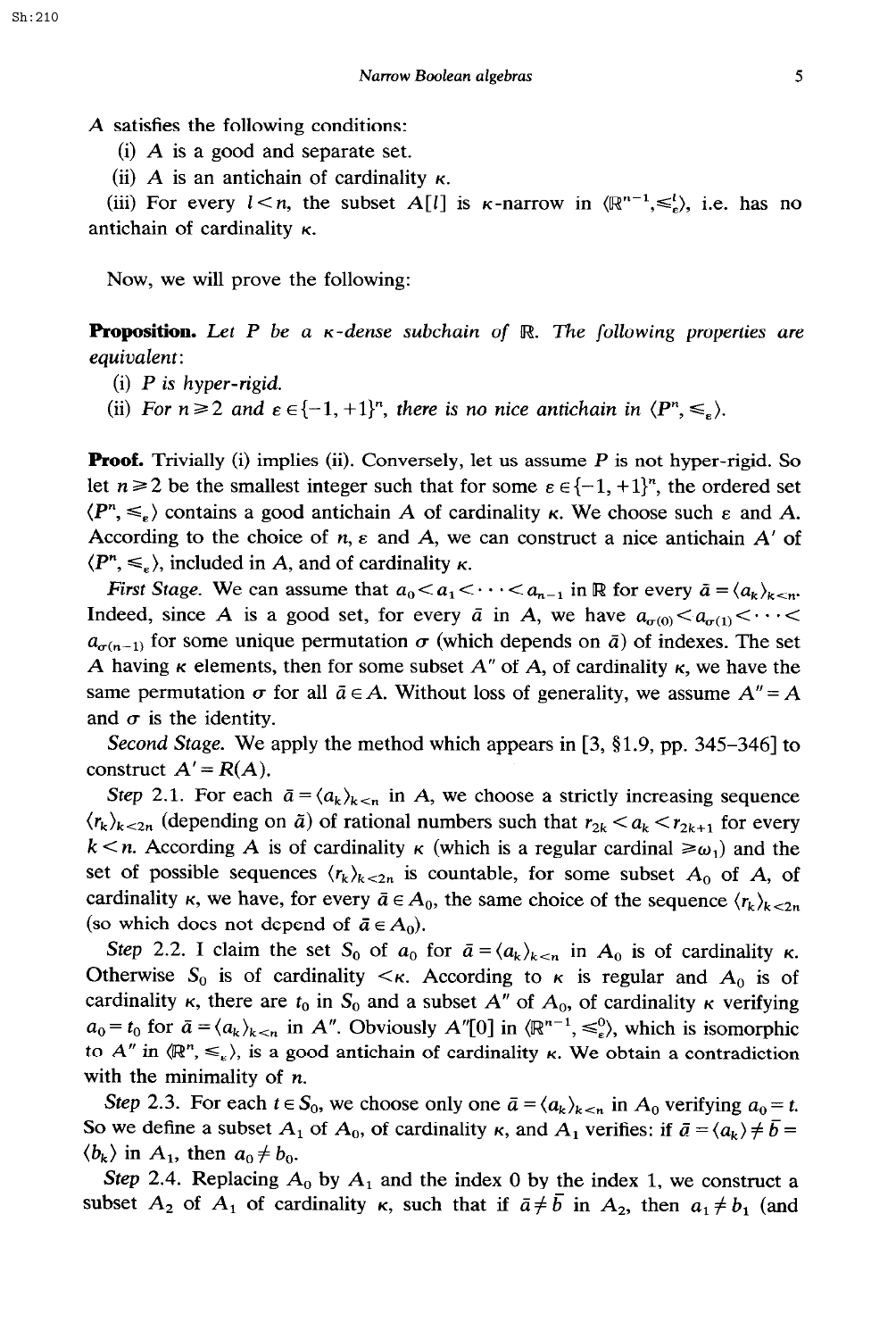moreover  $a_0 \neq b_0$ ). Repeating *n* times, we obtain a subset  $A' = A_n \subset A$  of cardinality *k* and which verifies the condition: if  $\bar{a} = \langle a_k \rangle_{k \le n} \neq \bar{b} = \langle b_k \rangle_{k \le n}$  in A', then  $a_k \neq b_k$  for every  $k < n$ .

### 4. How to continue the proof

4.1. We begin by a nice theorem, proved independently by E. Corominas and S. Shelah [unpublished], and which is useful in 4.1 of [3], and in 6.4.

**Theorem.** Let  $\lambda$  *be an infinite cardinal and let*  $\mu = cf(\lambda)$  *be its cofinal cardinality.* Let  $\langle E, \leq \rangle$  be a partially ordered set of *cardinality*  $\lambda$ . Let us assume there is a subset *D* of *E*, of cardinality  $\lt \mu$ , which is dense in *E*, in the following meaning:

(1) If  $x < y$  *in E*, *then*  $x \le d \le y$  *for some*  $d \in D$ .

(2) *For every*  $x \in E$ *, there are*  $d_1$  *and*  $d_2$  *in D verifying*  $d_1 \le x \le d_2$ *.* 

Then, for every subset F of E, of cardinality  $\lambda$ , the subordered set  $\langle F, \leq \rangle$  contains, *either an antichain of cardinality h, or a chain order-isomorphic to the rational chain 0.* 

**Proof.** Let *F* be given. Let *G* be a subset of *F* of cardinality  $\lambda$ . Let  $G_* = G \cup D$ . For each  $x \in G_*$  we will define  $\varepsilon_x = \langle \varepsilon_x^-, \varepsilon_x^+ \rangle$ , where  $\varepsilon_x^-, \varepsilon_x^+$  belong to  $\{0, 1\}$  in the following way:

• Let  $G_x^-$  be the set of  $t \in G$  verifying  $t \le x$ . So  $\varepsilon_x^- = 0$  iff  $G_x^-$  is of cardinality  $\lt \lambda$ (i.e.  $G_x^-$  is small), and  $\varepsilon_x^- = 1$  otherwise.

• Let  $G_x^+$  be the set of  $t \in G$  verifying  $t \ge x$ . So  $\varepsilon_x^+ = 0$  iff  $G_x^+$  is of cardinality  $\langle \lambda, \text{ and } \varepsilon_x^+ = 1 \text{ otherwise.}$ 

Now let  $G_*^-$  be the initial interval of  $G_*$  generated by the  $d \in D$  verifying  $\epsilon_{d}^{-}=0$ , i.e.  $x \in G_{*}^{-}$  iff  $\epsilon_{d}^{-}=0$  for some  $d \in D$  verifying  $x \le d$ . Dually let  $G_{*}^{+}$  be the set of  $x \in G$  such that  $\varepsilon_d^+ = 0$  for some  $d \in D$  verifying  $x \ge d$  ( $G^+$ ) is a final interval of  $G_*$ ). According to the hypothesis the sets  $G_*^+$ ,  $G_*^-$  and thus  $G_*^+ \cup G_*^-$  are of cardinality  $\langle \lambda$ . Consequently  $N(G) = G - (G^*_* \cup G^-_*)$  is of cardinality  $\lambda$ . We must remark that for  $x \in G$ , the value  $\varepsilon_x = \langle \varepsilon_x^-, \varepsilon_x^+ \rangle$  depends on the set, but for  $x \in N(G)$ , the value  $\varepsilon_x$ , computed in G or in  $N(G)$ , are identical.

Case 1. Assume that for every subset G of  $F$ , of cardinality  $\lambda$ , there is  $x(G) \in N(G)$  verifying  $\varepsilon_{x(G)} = \langle 1, 1 \rangle$ . Then *F* contains a chain order-isomorphic to Q. Indeed let  $N_{1/2} = N(F)$  and  $a(1/2) \in N_{1/2}$  such that  $\varepsilon_{a(1/2)} = (1, 1)$ . Now we define  $F_{1/4} = \{x \in N_{1/2}; x \le a(1/2)\}$  and  $F_{3/4} = \{x \in N_{1/2}; x \ge a(1/2)\}$ . Now let  $a(1/4) \in N_{1/4} = N(F_{1/4})$  and  $a(3/4) \in N_{3/4} = N(F_{3/4})$  verifying  $\varepsilon_{a(1/4)} = \langle 1, 1 \rangle = \varepsilon_{a(3/4)}$ . Continuing this process (at the next stage, choose  $a(1/8)$ ,  $a(3/8)$ ,  $a(5/8)$  and  $a(7/8)$  we define a sequence  $(a(r))_{r \in \Delta}$  where  $\Delta$  is the dyadic chain verifying  $r_1 < r_2$ iff  $a(r_1) < a(r_2)$ .

*Case 2.* Assume that for some subset G of  $F$ , of cardinality  $\lambda$ , we have  $\varepsilon_x \neq \langle 1,1 \rangle$  for every  $x \in G$ . Then  $N(G)$ , and thus *F*, contains an antichain of cardinality  $\lambda$ . It is sufficient to prove that subchains of  $N(G)$  have at most two

Sh:210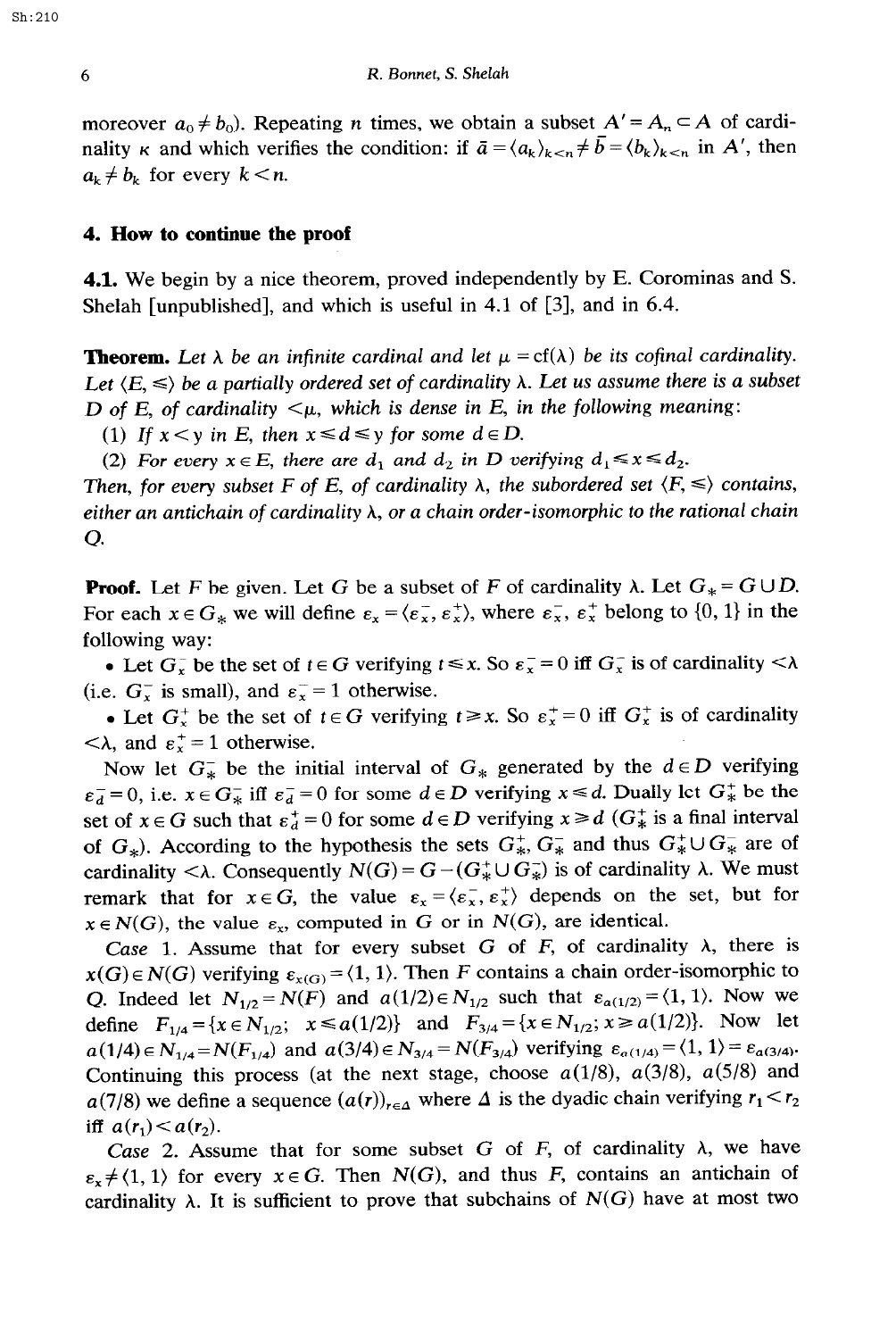elements. First let x and y be elements of  $N(G)$ . If  $x < y$ , then  $\varepsilon_x = \langle 0, 1 \rangle$  and  $\varepsilon_y = \langle 1, 0 \rangle$ . Indeed let  $d \in D$  verifying  $x \le d \le y$ . As x, y, d are not elements of  $G_{*}^{-} \cup G_{*}^{+}$ , we have  $\varepsilon_{d}^{-} = 1 = \varepsilon_{d}^{+}$  (note that  $d \notin G$ ) and thus  $\varepsilon_{y}^{-} = 1 = \varepsilon_{x}^{+}$ . We conclude, since  $\varepsilon_x = \langle 1, 1 \rangle = \varepsilon_y$  are impossible.

Secondly let us suppose there are a, b, c in  $N(G)$  verifying  $a \le b \le c$ . From the above remark we obtain  $(0, 1) = \varepsilon_b = \langle 1, 0 \rangle$  which is a contradiction.

**4.2.** In this paragraph  $p \ge 2$  and  $\eta \in \{-1, +1\}^p$  given. Without loss of generality, we assume  $\eta(k) = +1$  for every k, and  $\leq_{\eta}$  is the usual cartesian order  $\leq$ . Now let f be a partial function from  $\mathbb{R}^p$  into  $\mathbb{R}$ . We denote by  $Dom(f)$  its domain of definition. For two such functions f and g, we denote by  $f \subseteq g$  the order relation "g is an extension of f", i.e.  $Dom(f) \subset Dom(g)$  and  $f(t) = g(t)$  for  $t \in Dom(f)$ .

**4.2.1.** Let B be a subset of  $\mathbb{R}^p$  and f be an increasing function from  $\langle B, \leq \rangle$  into  $\langle \mathbb{R}, \le \rangle$ . Let  $\bar{b} \in \mathbb{R}^p$  (which is not necessarily in *B*). We define:

$$
f(\bar{b}^-) = \sup\{f(\bar{t}); \ \bar{t} \in B \text{ and } \ \bar{t} \leq \bar{b}\},
$$
  
 $f(\bar{b}^+) = \inf\{f(\bar{t}); \ \bar{t} \in B \text{ and } \ \bar{t} \geq \bar{b}\}.$ 

In fact  $f(\bar{b}^-) = -\infty$  and  $f(\bar{b}^+) = +\infty$  are possible (whenever the corresponding sets are empty) and we have always  $f(\bar{b}^{-}) \leq f(\bar{b}^{+})$ , according to f is increasing. If  $f(\overline{b}) < f(\overline{b}^+)$ , then we say that  $\overline{b}$  is a jump of f.

**4.2.2.** Let D be a countable subset of  $\mathbb{R}^p$ , and let f be an increasing function from  $\langle D, \leq \rangle$  into  $\langle \mathbb{R}, \leq \rangle$ . An element  $\overline{b} \in \mathbb{R}^p$  is said to be a good point for f whenever either  $\bar{b} \in D$ , or  $f(\bar{b}^{-}) = f(\bar{b}^{+})$ , i.e. we have no jump in  $\bar{b}$ . We denote by  $D^* =$  $G(D)$  the set of good points of f. We define a function  $G(f) = f^*$  (denoted also by  $f_D^*$ ) in the following way: if  $\bar{b} \in D$ , then  $f^*(\bar{b}) = f(\bar{b})$ ; and if  $\bar{b} \in D^* - D$ , then  $f^*(\bar{b}) = f(\bar{b}^-) = f(\bar{b}^+).$ 

Obviously  $f^*$  is increasing. Indeed, for instance, for  $\bar{u} \leq \bar{v}$  in  $D^*$ , if  $\bar{u} \in D$  and  $\bar{v} \in D^* - D$ , then  $f^*(\bar{u}) = f(\bar{u}) \leq f(\bar{v}) = f^*(\bar{v})$ , and if  $\bar{u} \in D^* - D$  and  $\bar{v} \in D^* - D$ , then  $f(\bar{u}^-) \leq f(\bar{v}^-)$  and  $f(\bar{u}^+) \leq f(\bar{v}^+)$  and so  $f^*(\bar{u}) \leq f^*(\bar{v})$ .

Moreover  $f^*$  is the greatest extension of f, uniquely defined by the function f (that is to say if  $\bar{c} \notin D^*$ , for an increasing extension of f, we can choose many values, since  $\bar{c} \notin D$  and  $\bar{c}$  is a jump of f). The increasing function is said to be the *entire extension of f.* 

Dually, if f is a decreasing function from  $\langle B, \leq \rangle$  into  $\langle \mathbb{R}, \leq \rangle$ , then f has an entire extension  $f^*$ , which is decreasing too.

**4.3.** Now, we recall, that  $\mathbb{R}^n$  is a normed space, and so a topological space, whenever we put

$$
||a|| = \text{Max}\{|a_k|; k < n\}
$$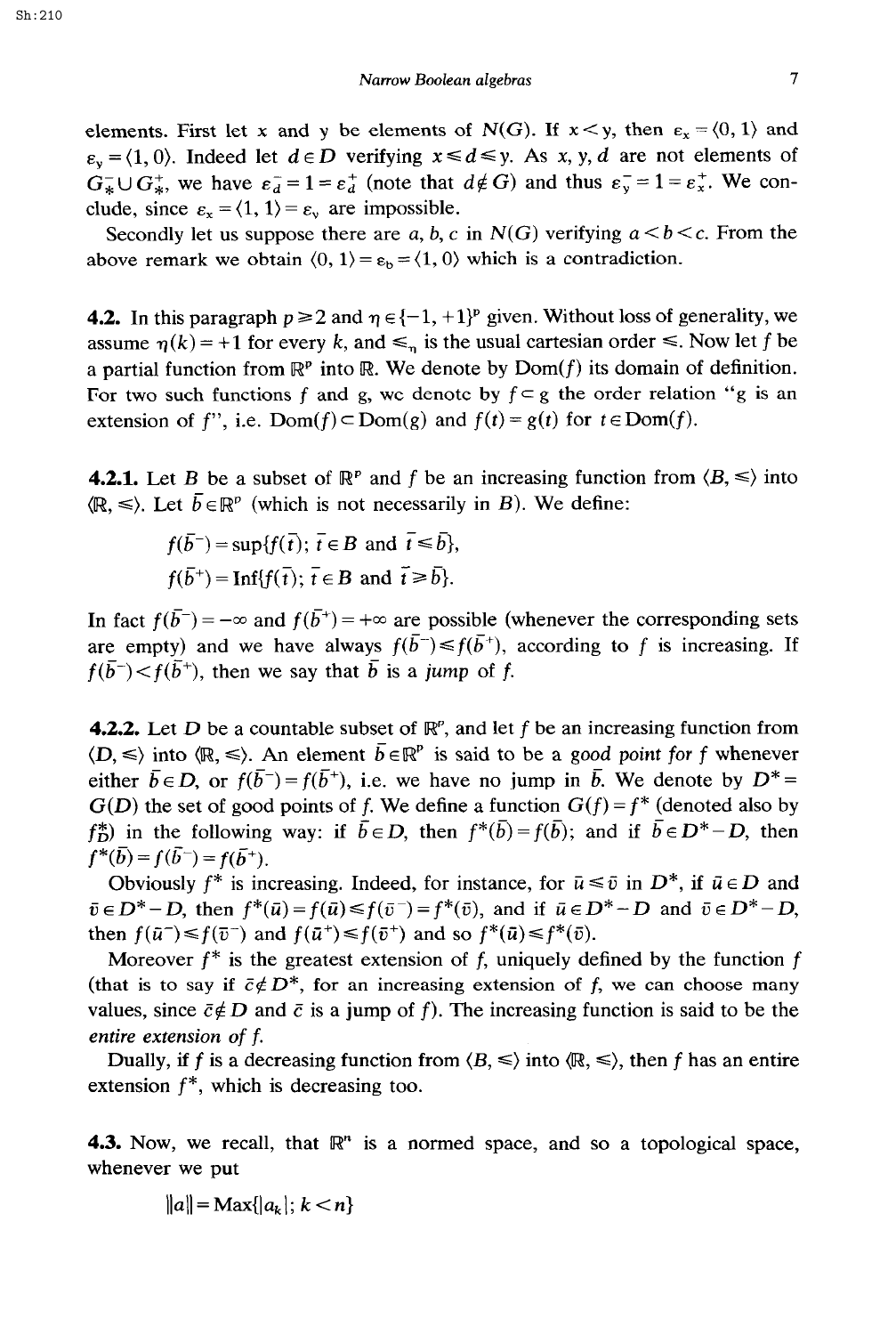where  $\bar{a} = \langle a_k \rangle_{k \leq n}$ . For this usual topology,  $\mathbb{R}^n$  has a countable base. Consequently every infinite subset S of  $\mathbb{R}^n$  contains a countable dense subset H, i.e.  $S \subseteq \overline{H}$ , that is to say every point of S is the limit of a sequence of elements of *H. Now we* will prove:

**Proposition.** Let  $n \ge 2$  and  $\epsilon \in \{-1, +1\}^n$  be given. Let A be a nice antichain of  $\langle \mathbb{R}^n, \leq_{\varepsilon} \rangle$ . Let  $l < n$  be given. Let  $D_l$  be a countable topologically dense subset of *A*[*l*]. Let  $\pi_l$  be the canonical decreasing function from  $\langle A_l^{\dagger} \rangle$ ,  $\leq_k^l$  onto  $\langle A_l, \leq_{\epsilon(l)} \rangle$ , *and*  $\varphi$ <sub>*l</sub> be its restriction onto D<sub>l</sub>. Let D<sup>\*</sup><sub><i>l*</sub></sub> *be the domain of the entire extension*  $\varphi$ <sup>\*</sup>*i of*</sub>  $\varphi$ *. With these notations the set A[l] - D<sup>\*</sup><sub><i>i*</sub> is of cardinality  $\lt$ <sub>*K*</sub>.

**Proof.** W.l.o.g., we assume  $\varepsilon(k) = +1$  for every k. Let  $S = A[l] - D_l^*$ . We must prove that S is of cardinality  $\lt k$ . Let  $\bar{c} \in A[t]$ . We recall that  $\bar{c} = \bar{a}[t]$  for a unique  $\bar{a} = \langle a_k \rangle_{k \le n}$  in A, and we have  $\pi_i(\bar{c})^* a_i$ . Let us suppose  $\bar{c} \in A[i]-D_i^*$ . We have  $\bar{c} \notin D_l$ . So, recalling that  $\pi_l$  and thus  $\varphi_l$  are decreasing, the real numbers:

$$
\varphi_l(\bar{c}^-) = \inf{\varphi_l(\bar{v}); \ \bar{v} \in D_l \text{ and } \bar{v} < \bar{c}},
$$
\n
$$
\varphi_l(\bar{c}^+) = \sup{\varphi_l(\bar{v}); \ \bar{v} \in D_l \text{ and } \bar{v} > \bar{c}},
$$
\n
$$
\pi_l(\bar{c}^-) = \inf{\pi_l(\bar{v}); \ \bar{v} \in A[l] \text{ and } \bar{v} < \bar{c}},
$$
\n
$$
\pi_l(\bar{c}^+) = \sup{\pi_l(\bar{v}); \ \bar{v} \in A[l] \text{ and } \bar{v} > \bar{c}}
$$

verifying  $\varphi_l(\bar{c}^-) > \varphi_l(\bar{c}^+)$ , and

$$
\varphi_l(\bar{c}^-) \geq \pi_l(\bar{c}^-) \geq \pi_l(\bar{c}^+) \geq \varphi_l(\bar{c}^+).
$$

Now, let S<sub>-</sub> (resp.  $S_0$ ,  $S_+$ ) be the set  $\bar{c} \in S$  such that  $\varphi_l(\bar{c}^-) > \pi_l(\bar{c}^-)$  (resp.  $\pi_1(\bar{c}^-)>\pi_1(\bar{c}^+), \pi_1(\bar{c}^+)> \varphi_1(\bar{c}^+)$ . Obviously  $S=S_- \cup S_0 \cup S_+$ . So it is sufficient to prove that  $S_-, S_0$  and  $S_+$  are of cardinality  $\lt_K$ .

*First stage.*  $S_0$  is of cardinality  $\lt k$ . Otherwise for each  $\bar{u} \in S_0$ , let  $r(u)$  be rational verifying  $\pi_1(\bar{u}^-) > r(\bar{u}) > \pi_1(\bar{u}^+)$ . We construct a rational r and a subset *S'* of *S*<sub>0</sub>, of cardinality  $\kappa$ , such that  $r(\bar{u}) = r$  for every  $\bar{u} \in S'$ . The chains of  $\langle S', \leq \rangle$  have at most two elements. Otherwise for  $\bar{u} < \bar{v} < \bar{w}$  in S', we have

$$
r = r(\bar{u}) > \pi_1(\bar{u}^+) \ge \pi_1(\bar{v}) \ge \pi_1(\bar{w}^-) > r(\bar{w}) = r.
$$

Contradiction. Accordingly  $A[l]$  is not  $\kappa$ -narrow, we obtain a contradiction.

*Second stage.* S<sub>-</sub> is of cardinality  $\lt$ *k*. Let  $\bar{c} \in S_-\$ . We have  $\varphi_1(\bar{c}^-) > \pi_1(\bar{c}^-)$ , i.e. for some  $\bar{d} \in A[l]$ , we have  $\varphi_1(\bar{c}^-) > \pi_1(\bar{d}) \ge \pi_1(\bar{c}^-)$ . Let  $\bar{d} = \langle d_k \rangle_{k \le n-1}$  and  $\bar{c} =$  $\langle c_k \rangle_{k \leq n-1}$ . So  $\tilde{d} < \bar{c}$  is equivalent to  $d_k < c_k$  for every k. Let  $I_k = ]d_k, c_k[ \subset \mathbb{R}$  and  $U(\bar{d}, \bar{c})$  be the product  $\prod_{k \leq n-1} I_k$  of the  $I_k$ 's for  $k \leq n-1$ . So  $U(\bar{d}, \bar{c})$  is a non-empty set of  $\mathbb{R}^{n-1}$  and  $U(\bar{d}, \bar{c}) \cap A[l]$  is empty (since  $\bar{d} < \bar{x} < \bar{c}$  for every  $\bar{x} \in \bar{c}$  $U(\bar{d}, \bar{c})$  and  $U(\bar{d}, \bar{c}) \cap D_l$  is empty). Let  $\bar{r}(\bar{c})$  be an element of  $U(\bar{d}, \bar{c}) \cap Q^{n-1}$ . Now, we assume S<sub>-</sub> is of cardinality  $\kappa$ . Consequently let  $\bar{r} \in Q^{n-1}$  and S' be a subset of S<sub>n</sub>, of cardinality  $\kappa$  verifying  $r = \bar{r}(\bar{c})$  for every  $\bar{c} \in S'$ . I claim that  $S'$  is an antichain (and thus accordingly  $A[l]$  is not  $\kappa$ -narrow, we obtain

Sh:210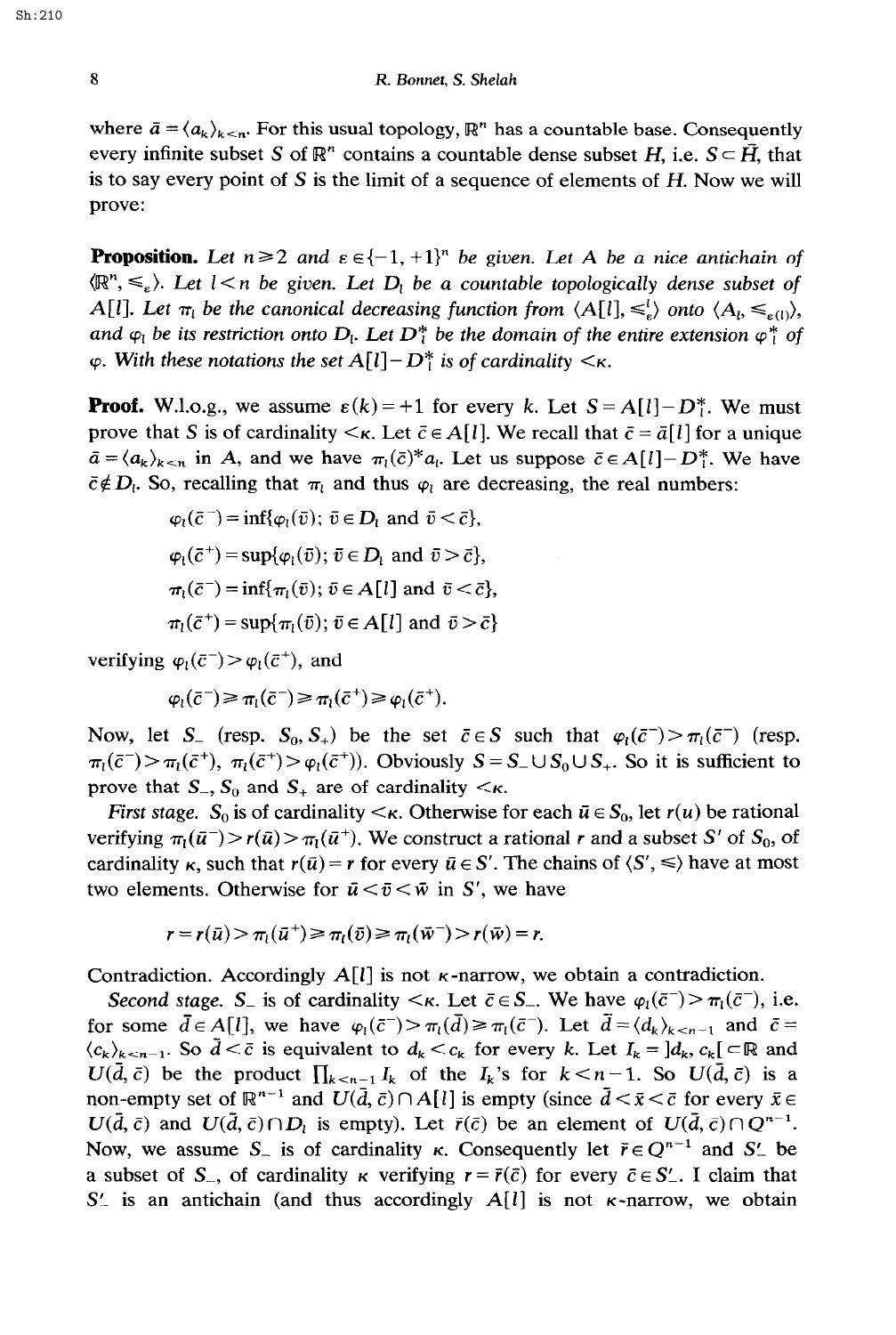$$
\bar{r} = \bar{r}(\bar{v}) = \bar{r}(\bar{u}) < \bar{u} < \bar{v}
$$

and thus  $\bar{u} \in U(\bar{r}(\bar{v}), \bar{v}) \cap A[l]$ , which is a contradiction.

*Third stage.*  $S_{+}$  is of cardinality  $\lt$   $\lt$  (the proof is identical with the one we have used in the second stage).

#### **5. How to conclude**

**5.0.** Let  $p \ge 1$ ,  $p \in \{-1, +1\}^p$  and  $\theta \in \{-1, +1\}$  be given. For a countable subset D of  $\mathbb{R}^p$ , we denote by  $M(p, \eta, \theta, D)$  the set of all decreasing functions from  $\langle D, \leq_n \rangle$ into  $\langle \mathbb{R} \leq_{\theta} \rangle$  ( $\leq_{+1}$  is the usual order on  $\mathbb{R}$  and  $\leq_{-1}$  its converse). Let  $M^*(p, \eta, \theta, D)$ be the set of entire extensions  $f^*$  of  $f \in M(p, \eta, \theta, D)$  (see 4.2.2). Obviously  $M(p, \eta, \theta, D)$  and thus  $M^*(p, \eta, \theta, D)$  are of cardinality  $(2^{\omega})^{\omega} = 2^{\omega}$ . Now, let  $M^*(p, \eta, \theta)$  be the union of the  $M^*(p, \eta, \theta, D)$  for every countable set D of R. According  $\{-1, +1\}^p$  and  $\{-1, +1\}$  are finite, the union  $M^*(p)$  of  $M^*(p, \eta, \theta)$  is of cardinality  $2^{\omega}$ , and thus the union  $M^*$  of all  $M^*(p)$  for  $1 \leq p < \omega$  is of cardinality 2<sup>o</sup>. Now, for  $f \in M^*$ , we denote by  $n(f)$  the unique integer verifying  $f \in M^*(n(f))$ .

**5.1.** Let  $M^* = \bigcup \{M^*_{\alpha}; \alpha < \kappa\}$ , where  $\kappa$  is the cofinal cardinal of  $2^{\omega}$  (and thus  $\kappa$  is an initial regular ordinal). Each  $M_{\alpha}^{*}$  is of cardinality  $\langle 2^{\omega} \rangle$  and the  $M_{\alpha}^{*}$ 's are increasing w.r.t. inclusion, i.e.  $M_{\alpha}^* \subset M_{\beta}^*$  for  $\alpha < \beta < \kappa$ .

Now let  $(I_{\alpha})_{\alpha \leq \kappa}$  be an enumeration of non-empty open intervals  $]r', r''[$ , determined by rationals  $r' < r''$ , each interval being repeated  $\kappa$  times.

We will construct P as a set of  $x_{\alpha} \in \mathbb{R}$ , for  $\alpha \leq \kappa$ . For this let  $x_0 \in \mathbb{R}$ . Let  $\beta \leq \kappa$ . Let us suppose the  $x_{\alpha}$ 's, for  $\alpha < \beta$  to be constructed. We denote by  $P_{\beta}$  the set of  $x_{\alpha}$  for  $\alpha < \beta$ , which is of cardinality  $\lt \kappa$ . Let  $T_{\beta}$  be the set of  $f(\bar{a}) \in \mathbb{R}$ , for every  $f \in M^*_\beta$  and  $\bar{a} \in P^{n(f)}_\beta$ . Obviously  $T_\beta$  and thus  $P_\beta \cup T_\beta$ , is of cardinality <2<sup>o</sup>. Let us choose  $x_a \in I_a - (P_a \cup T_a)$ .

**5.2.** Let P be the set of the  $x_\alpha$ 's for  $\alpha < \kappa$ . Obviously P is  $\kappa$ -dense (since  $x_\alpha \in I_\alpha$ and each interval appears  $\kappa$  times). To prove *P* is hyper-rigid let us suppose (according to Proposition 3.4), that there are  $n \ge 2$ ,  $\varepsilon \in \{-1, +1\}^n$  and a nice antichain A of  $\langle P^n, \leq_{\varepsilon} \rangle$  of cardinality  $\kappa$ . Let n and A be chosen as above. For each  $\bar{a} = \langle a_k \rangle_{k \le n}$  in A, we have  $a_i \ne a_j$  for  $i \ne j$  and  $a_i \in P$ , i.e.  $a_i = x_{\alpha(i)}$ . So  $\bar{a} = \langle x_{\alpha(k)} \rangle_{k \leq n}$ . We define the index  $q(\bar{a})$  in the following way:  $q(\bar{a}) = k$  iff  $\alpha(k)$  is the greatest ordinal of the set  $\{\alpha(0), \alpha(1), \ldots, \alpha(n-1)\}\)$ . For instance if  $\bar{a} =$  $(x_6, x_8, x_3, x_5)$ , then  $q(\bar{a}) = 1$ . We have  $q(\bar{a}) \le n$ , and thus let  $l \le n$  and A' be a subset of A, of cardinality  $\kappa$  such that  $q(\bar{a}) = l$  for every  $\bar{a} \in A'$ . So we can assume  $A = A'$ . Now, according to 3.2 and 3.3, let  $\pi_1$  be the canonical decreasing function from  $\langle A[l], \leqslant_{\epsilon}^{l} \rangle$  onto  $\langle A_{l}, \leqslant_{\epsilon(l)} \rangle$ . Now, put  $\epsilon(l) = \theta \in \{-1, +1\}$ , and  $\leqslant_{\epsilon}^{l}$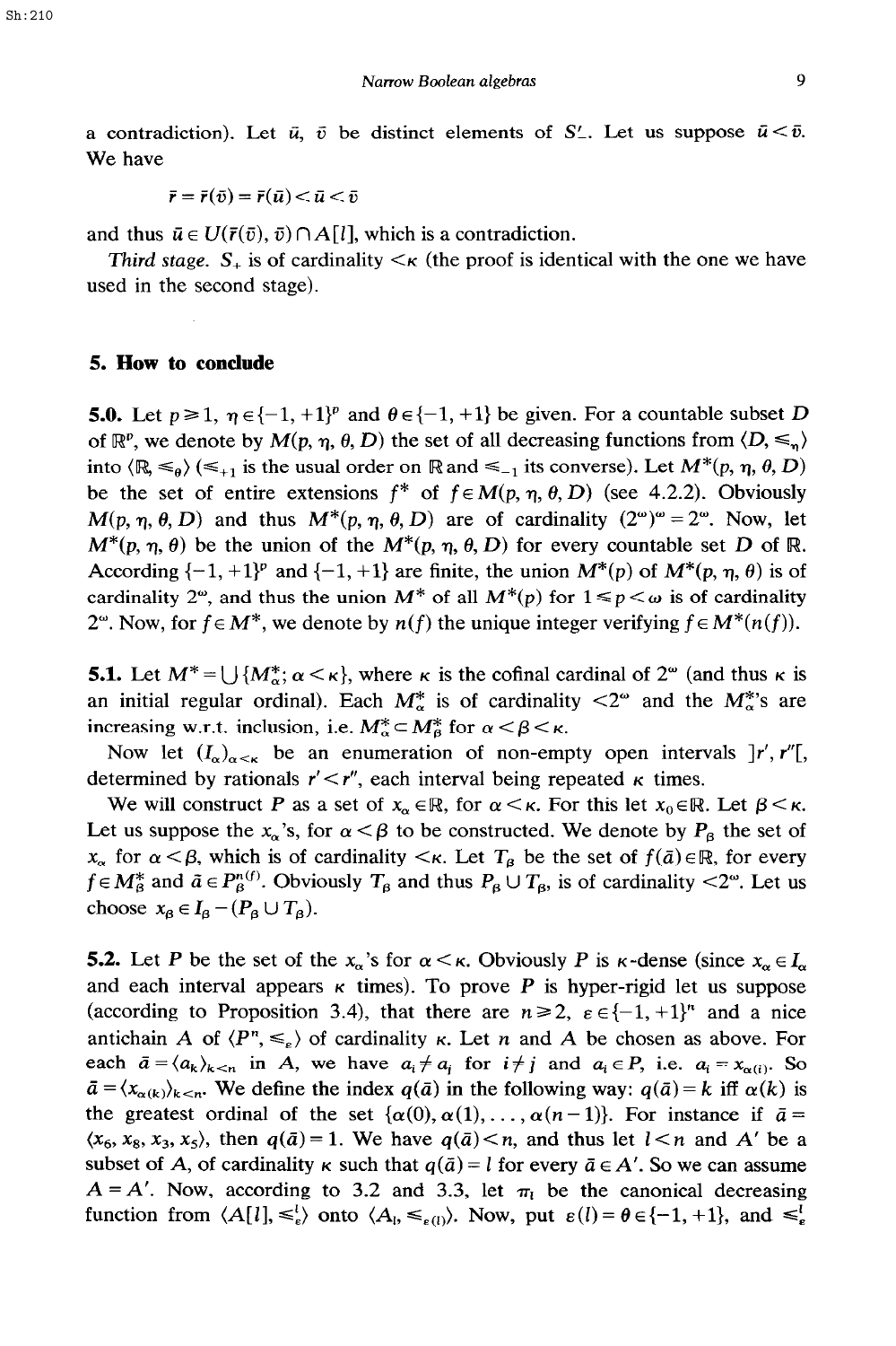equal to  $\leq_{\eta}$ , where  $\eta$  is defined by  $\eta(k) = \varepsilon(k)$  for  $k < l$  and  $\eta(k) = \varepsilon(k+1)$  for  $l \le k < n-1$ . Applying Proposition 4.3, let  $f = \varphi_l^* \in M^*$ . Let  $\alpha < \kappa$  verify  $f \in M_\alpha^*$ . We must remark that the domain of definition  $D$  of the function  $f$  is a subset of  $\mathbb{R}^{n-1}$  and  $A[l]-D$  is of cardinality  $\lt_{\kappa}$ . So  $A[l]\cap D$  is of cardinality  $\kappa$ . Now, let  $\bar{a} = \langle a_k \rangle_{k \le n}$  be such that  $\bar{a}[l]$  belongs to  $(A[l] \cap D) - P_{\alpha}^{n-1}$ . Let  $\gamma$  be such that  $a_i = x_{\gamma(i)}$  for every  $i \leq n$ . We have:

$$
\gamma(i) < \gamma(l) = \beta \quad \text{for every } i \neq l, i < n,
$$
\n
$$
\alpha < \gamma(k) \quad \text{for some } k < n,
$$

and so  $\alpha < \beta$ . Putting  $\bar{b} = \bar{a}[l]$ , we have  $f \in M^*_{\beta}$  and  $\bar{b} \in P^{n-1}_{\beta}$ , and thus  $x_{\beta} = f(\bar{b}) \in$  $T_{\beta}$ , which contradicts the construction of  $x_{\beta}$ .

## 6. **Application**

6.0. Let *B* be a Boolean algebra. A subset S of *B* is said to be a well-founded set of generators, whenever: first the Boolean algebra generated by S is *B* ; secondly S had no infinite strictly decreasing sequence (or equivalently, every non-empty subset of S has a minimal element). A Boolean algebra is said to be well*generated* whenever it has a well-founded set of generators.

6.1. We recall that a Boolean algebra *B* is said to be *superatomic (or scattered)*  whenever *B* verifies one of the equivalent properties:

- (i) Every subalgebra is atomic.
- (ii) Every quotient algebra is atomic.
- (iii) There is no chain in *B,* order-isomorphic to the rational chain Q.

Proposition. *Every superatomic Boolean algebra is well-generated.* 

Proof. Let *B* be a superatomic algebra. Now let *K(B)* be the set of subsets S of *B*  verifying: first  $\langle S, \leq \rangle$  is well-founded, and secondly the ideal  $I(S)$  generated by S, in *B*, is included into the subalgebra  $B(S)$  generated by *S*. The order  $\leq$  on  $K(B)$ , defined by  $S_1 \leq S_2$  whenever  $S_1$  is an initial segment of  $S_2$ , is obviously inductive. Thus let G be a maximal element of  $K(B)$ . Let  $\pi$  be the Boolean homomorphism from B onto  $B/I(G) = B^*$ . We have  $B^* = Z/2$  and so B has G as well-founded set of generators. Otherwise let *a* be an atom of  $B^*$ . Let  $b \in B$  verify  $\pi(b) = a$ . We have  $b \notin G$ ,  $G \cup \{b\} = G_1 \in K(B)$  and  $G \leq G_1$ . Contradiction.

Now, we will give that for a superatomic Boolean algebra *B, we* cannot assume some hypothesis on the chains of *B*. For this, let  $\omega_{\alpha}$  be a regular ordinal. So it is a well-ordered chain. Let  $B(\omega_{\alpha})$  be the algebra of finite unions of intervals of the form  $a_{2l}, a_{2l+1}$  (we consider this kind of intervals, since  $B(\omega_{\alpha})$  is exactly the algebra of closed and open subsets of chain  $\omega_{\alpha} + 1$  with the interval topology).

Moreover, we recall that  $\omega_{\alpha}^*$  denotes the converse chain of  $\omega_{\alpha}$  (i.e.  $x \le y$  in  $\omega_{\alpha}^*$ ) iff  $x \geq y$  in  $\omega_{\alpha}$ ). We don't give the proof of the following result: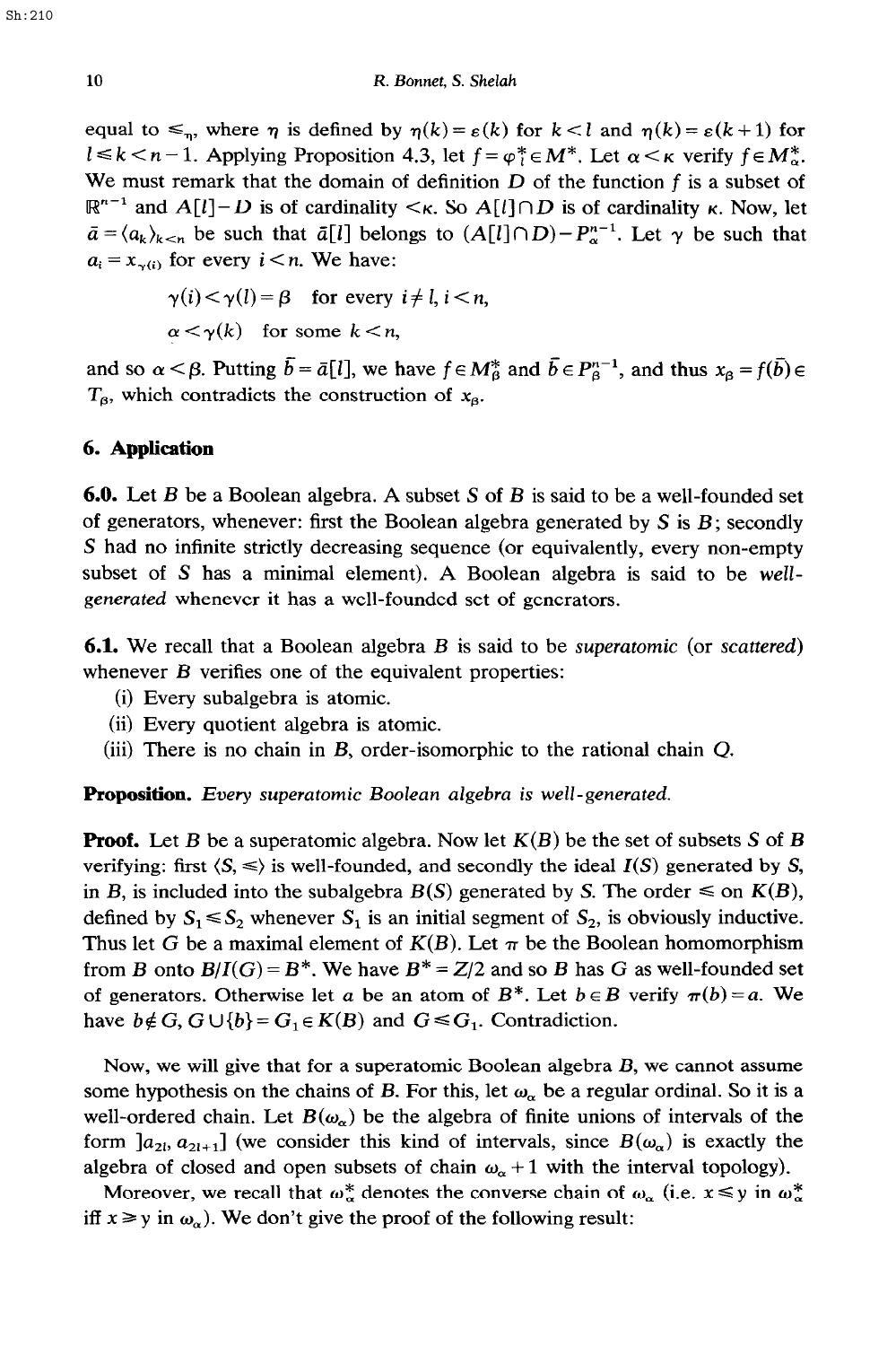**Proposition.** Let  $\omega_{\alpha} > \omega$  be a regular cardinal. Then every set of generators of the *Boolean algebra*  $B(\omega_\alpha)$  contains a chain order-isomorphic to  $\omega_\alpha$  or  $\omega^*_\alpha$ .

Now, we give two other examples of well-generated Boolean algebras:

6.2. **Proposition.** *Every free Boolean algebra is well-generated. Every complete algebra*  $\mathcal{P}(X)$  of all subsets of a given set X is well-generated.

The first part is trivial, and the second too if  $X$  is finite. Now let us suppose  $X$ infinite and let  $B = \mathcal{P}(X)$ . So *B* and  $B \times B$  are isomorphic. Let 1 (= X) be the unity of *B*. Let *G* be the set of  $\langle x, 1-x \rangle$  for  $x \in B$ . So *G* is an antichain of  $B \times B$  and for  $\langle u, v \rangle \in B \times B$  we have

 $\langle u, v \rangle = [\langle u, 1-u \rangle \cap \langle 1, 0 \rangle] \cup [\langle 0, 1 \rangle \cap \langle 1-v, v \rangle].$ 

**Remarks.** (1) In fact, we have proved that  $B = \mathcal{P}(X)$  contains an antichain G, which generates *B* as lattice (we don't use the complement).

(2) Now let *n* be the cardinal of X and  $\omega \leq m < n$  be given. Let  $\mathcal{P}_m(X)$  the Boolean algebra of subset Y of X verifying Y or  $X - Y$  is of cardinality  $\leq m$ . Assuming GCH we can prove  $\mathcal{P}_m(X)$  is well-generated.

### 6.3. **Proposition.** *Every countable Boolean algebra is well-generated.*

This is consequence of the following result: let *B* be a Boolean algebra and I be an ideal of B. Let us suppose first I is well-generated, that is to say there is a well-founded subset S of I such that the Boolean algebra generated by S contains I, and secondly the quotient algebra *B/I* is well-generated. Then *B* is wellgenerated. Indeed let  $\pi$  be the canonical homomorphism from *B* onto *B*/*I*, and *K* be a well-founded set of generators of *B*/*I*. For each  $x \in K$ , let  $a_x \in B$  verify  $\pi(a_x) = x$ . The set S' of all  $a_x$  is well-founded and  $S \cup S'$  is a well-founded set of generators of *B.* 

Now let *B* be countable. Let *I* be the ideal of all  $a \in B$  verifying: [0, a] has no subchain order-isomorphic to the rationals. Then either  $I = B$ , or  $B/I$  is the free countable Boolean algebra. So we conclude.

#### 6.4. **Proposition.** *There is an interval Boolean algebra which is not well-generated.*

Let *P* be a  $\kappa$ -dense and hyper-rigid subchain of R (where  $\kappa$  is the cofinal cardinal of  $2^{\omega}$ , so  $\kappa > \omega$ ). Let G be a residual subset (see 2.1) of a set of generators of  $B(P)$ . We will prove that G contains a chain order-isomorphic to the rational chain. For this we remark we can assume  $Q \subset P$ . Let  $E = B(Q) \cup G$ . So we can assume that *E verifies* the hypothesis of Theorem 4.1 and as G is narrow and of cardinality *K, we* conclude.